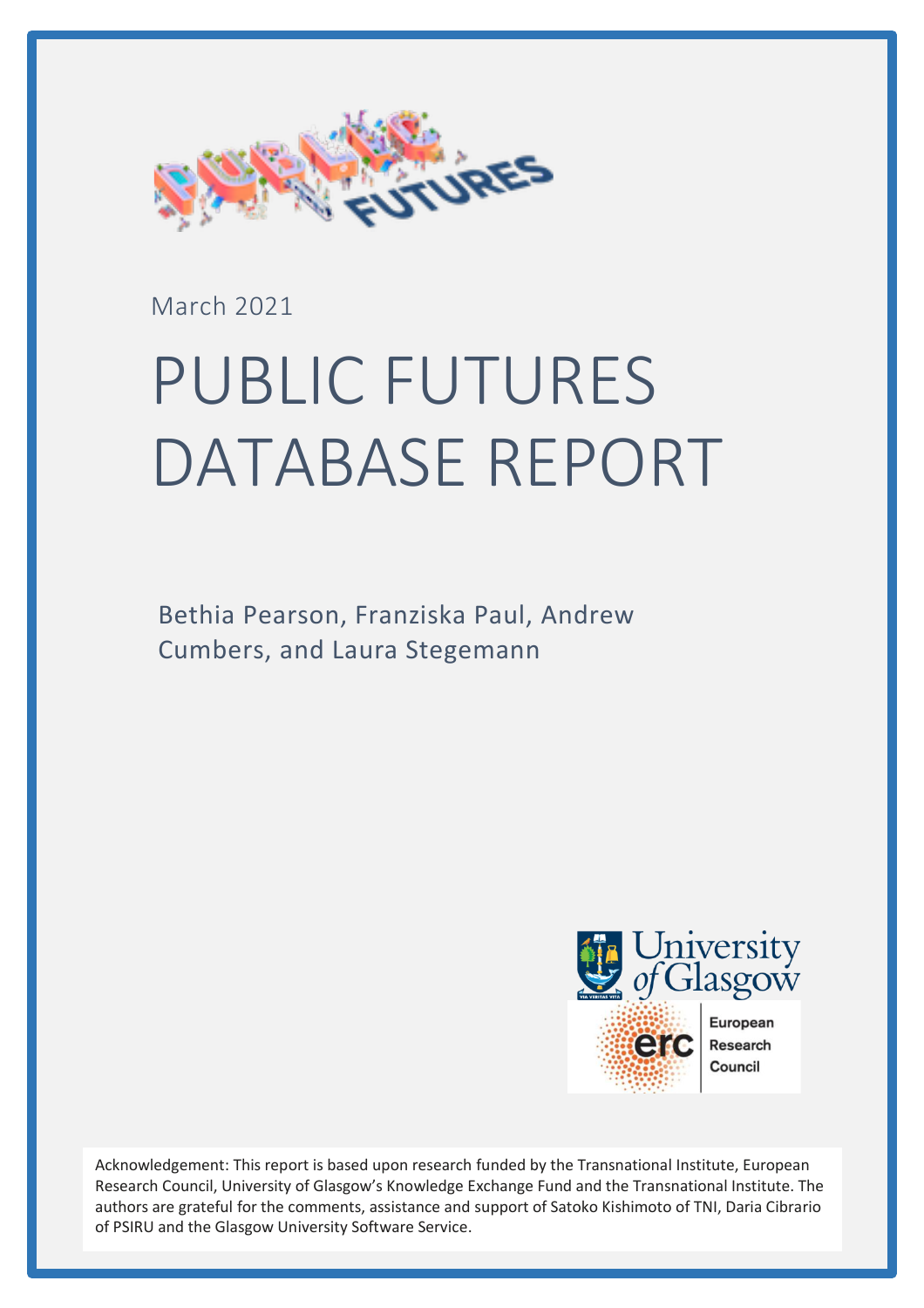

PUBLIC FUTURES DATABASE REPORT: MARCH 2021

## Executive Summary

Public ownership of services including water, energy and healthcare is returning to the forefront of policy at the local level. The current pandemic has also prompted further debate about the boundaries of public and private in providing basic services. As earlier experiences of privatisation have failed to deliver on promises of improved effectiveness, investment and modernisation, public services are being brought back in-house in an increasing number of towns, cities and regions around the world. This trend is commonly referred to as remunicipalisation.

The [Public Futures database](https://publicfutures.org/#/index) collates (as of February 2021) 1451 verified cases of remunicipalisation from 2000 to the present day. These are located across 56 countries on every continent, in sectors including water, energy, telecommunications, local government and healthcare. The database is fully interactive, enabling users to both submit and analyse cases. It is the most comprehensive record of remunicipalisations available.

- Remunicipalisation is particularly prevalent in the global north, especially in countries such as Germany, France and the United States, where more decentralised governance (e.g. compared to the UK) allows municipalities to reverse earlier privatisations.
- France and Germany continue to lead remunicipalisations in Western Europe. However, cases have been increasing both within and beyond this "dual epicentre" of the trend in the region, notably in Spain.
- Remunicipalisation is also widespread in the global south, particularly in the water sector, where there is a common trend to push back against the consequences of failed privatisations inspired by 'Washington Consensus' marketisation dogma.
- In South America, a wave of water deprivatisations in the early 2000s is being followed by a rapid recent expansion of community pharmacies across Chile.
- Remunicipalisations are particularly strong in the sectors of energy (25%) and water (23%), followed by local government (17%). The USA is leading remunicipalisations in telecommunications, with 75% of all cases in the sector.
- The failings of privatisation are to the fore in motivations behind remunicipalisation, particularly the failure to realise improvements in quality of service provision (21%) and promised cost reductions (16%).
- Other key motivations include taking back democratic and public control, using remunicipalisation for wider policy objectives and improving working conditions.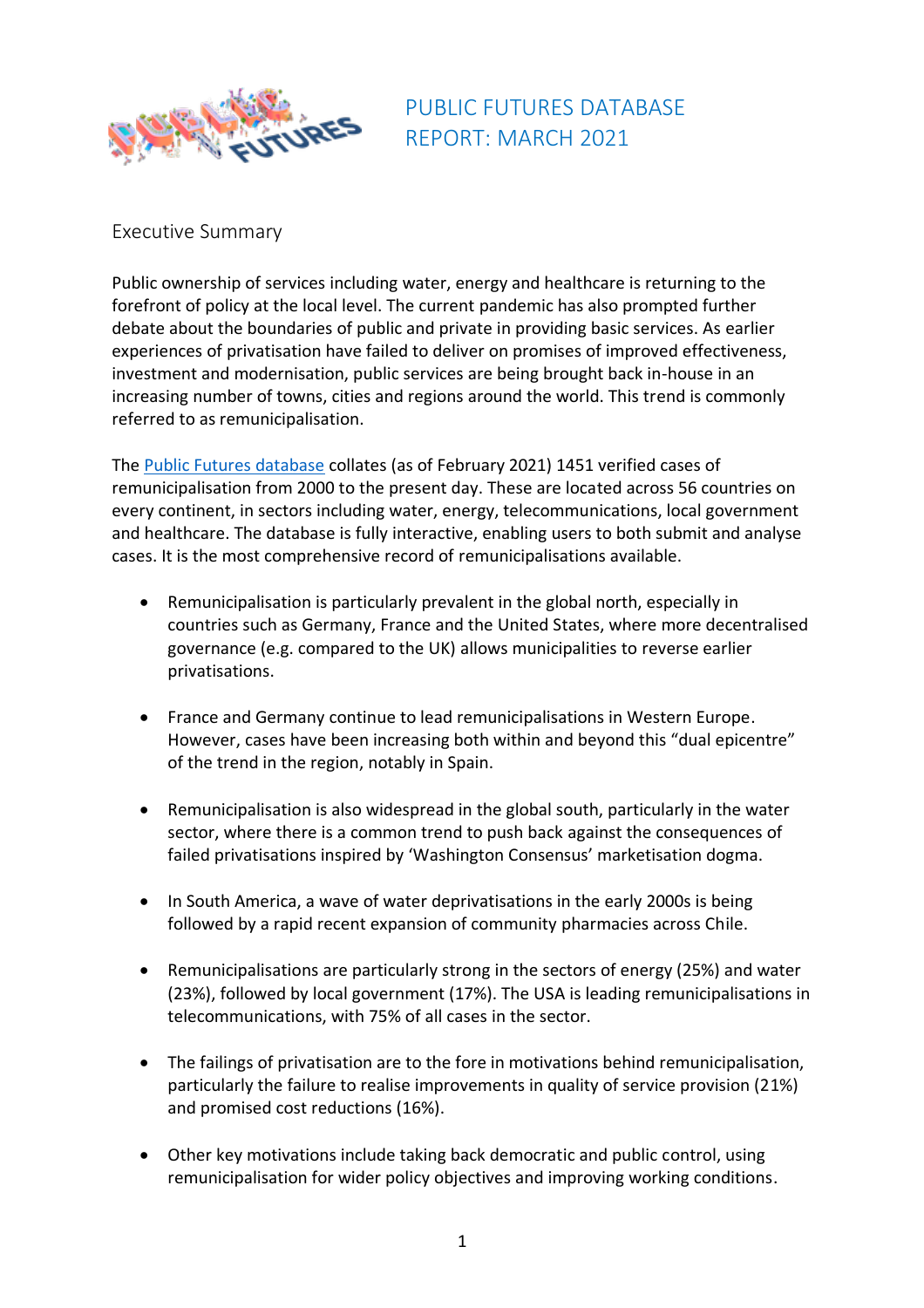- Following deprivatisation, 64% of publicly owned services are at the municipal level and 13% at the regional level. There has also been a noted increase in intermunicipal services in the last 10 years, accounting for 23% of cases.
- The state continues to play a vital role in processes of remunicipalisation, with 49% of services owned by the government after deprivatisation.

## Implications for policymaking

- Remunicipalisation, at the very least, suggests much greater demand to bring more sectors into public ownership: away from narrow profit-making criteria and towards a different set of values based on social provision, equality of access to basic services and environmental concerns.
- In the wake of the COVID-19 pandemic, the importance of locally integrated public service delivery has become increasingly evident to the care, health and wellbeing of all citizens.
- Behind the trend, there is also a clear desire for more collective, democratic and publicly owned services and utilities over which citizens have greater accountability and control.
- There is a particular need to challenge official policy advice from the OECD, EU and IMF which continues to advocate private and market-based solutions to essential services and shows little awareness of either the remunicipalisation trend or the appetite and requirement for more public ownership by the public themselves.
- Access to the internet and digital economy are important rights for individuals to participate in a twenty first century society. A growth in remunicipalisation in these areas – where private provision produces unequal access - suggests a need for more public and collective provision here too.

For more information on this project:

- [Global Remunicipalisation and the Post-Neoliberal Turn](https://www.gla.ac.uk/schools/business/research/centres/entrepreneurship/globalremunicipalisation/)
- [Transnational Institute](https://www.tni.org/en/public-alternatives)





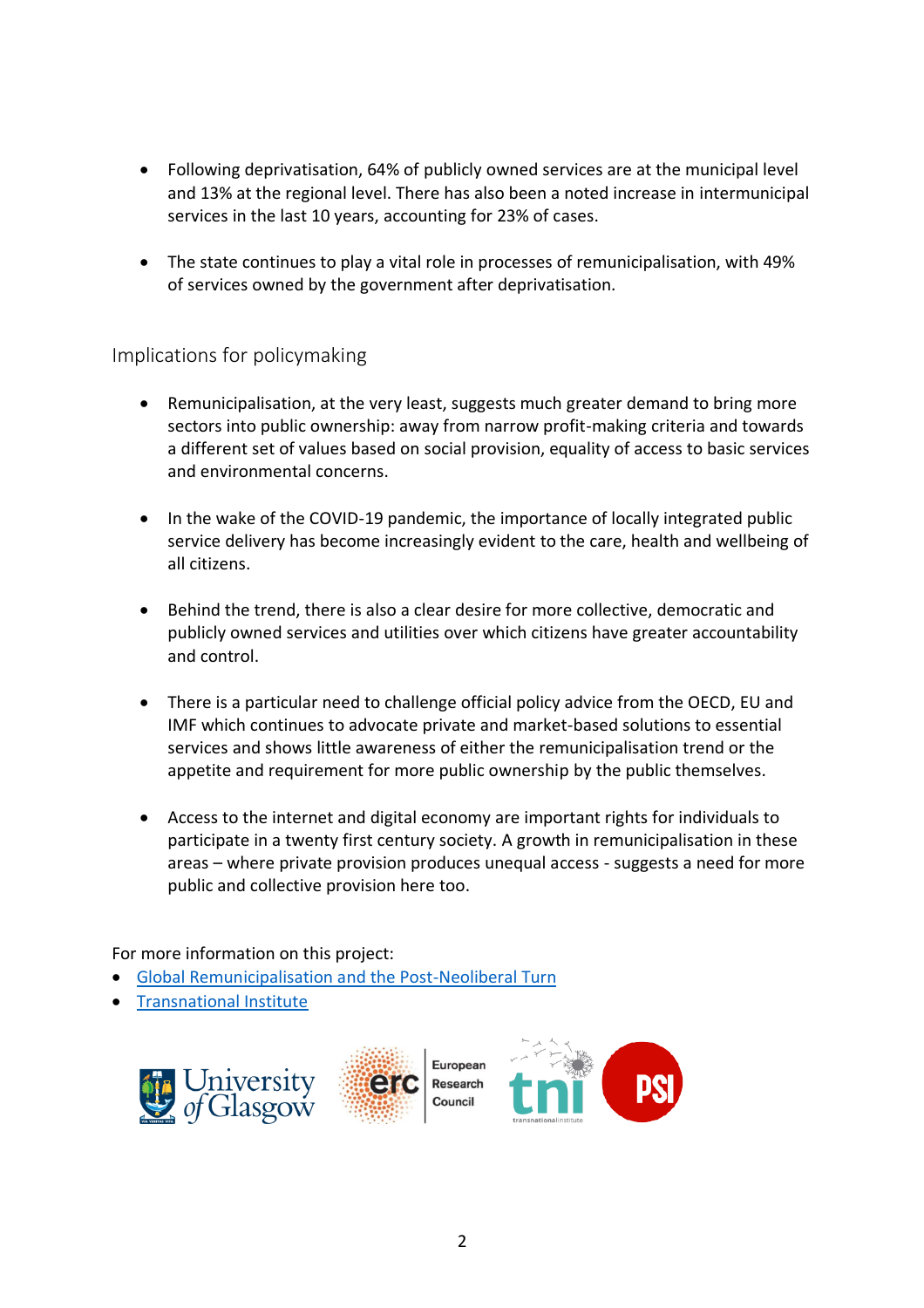## Introduction

The last two decades have seen the revival of public ownership at the local level as towns, cities and in some cases entire sub-national regions take formerly privatised assets, services and infrastructures back under public control. This process – which has come to be referred to as 'remunicipalisation' – has been a global trend. Much of what we know about global remunicipalisation has been the result of excellent investigative research over a number of years by the Transnational Institute (TNI)<sup>1</sup>, and in particular a landmark report documenting, globally, 835 cases of cities, towns and regions on all continents that had taken privatised services back into local public ownership since 2000 (Kishimoto and Petitjean 2017; Kishimoto et al 2020). The new *Public Futures* database includes a total of 1451 verified cases as of February 2021, of which 974 were de-privatisations (at the municipal, regional or national level) and 477 were cases of new public enterprises being established, so called 'municipalisations' (see Figure 1, below, which includes a breakdown of remunicipalisations by municipal and national level).



**Figure 1:** Remunicipalisations, renationalisations and municipalisations (N=1451)

Although as a trend remunicipalisation is most pronounced in Western Europe, it is also prevalent across North America with additional cases documented across every other world region. Given its significance, it has had surprisingly little attention in official policy circles which still tend to emphasise the benefits of privatisation and market-led reforms of state enterprise, rather than dealing with the many problems that such solutions have

<sup>&</sup>lt;sup>1</sup> An NGO and think tank committed to "building a just, democratic and sustainable planet" (from TNI's website at: https://www.tni.org/en)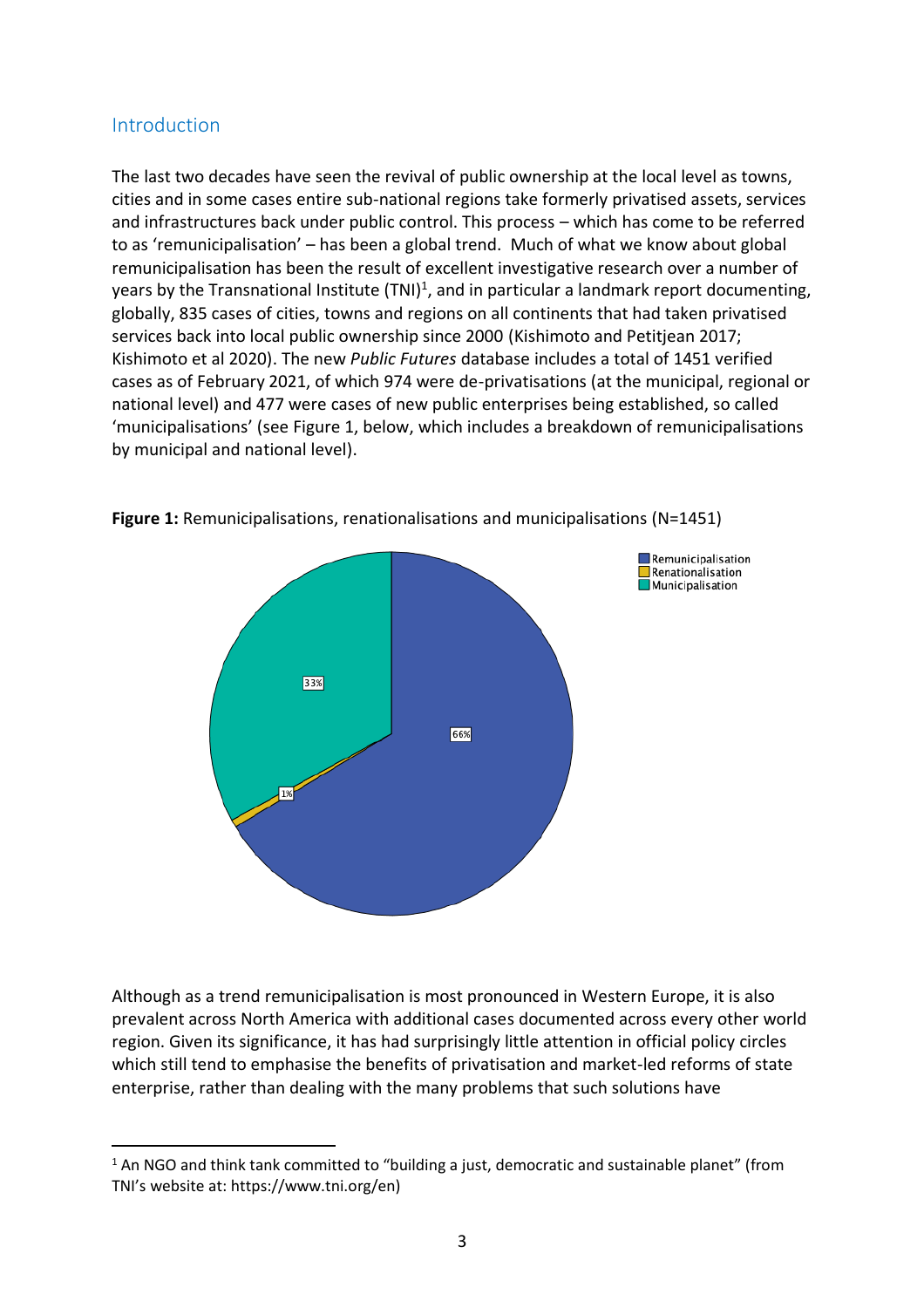encountered.<sup>2</sup> With the current COVID-19 pandemic reminding us all of the importance of collective and public solutions to critical policy problems, and the limits to privatised mindsets and individual action, a re-engagement with the possibilities of public ownership is surely overdue.

In this report, our purpose is both to draw attention to remunicipalisation as an important trend in the local governance of public services, but also to outline its main features as a global phenomenon. Although it is beginning to attract the attention of academics, civil society and some policy makers, there is still much that is unknown about the global nature of the process. Some important work by TNI and its partners has begun to explore the diverse nature of remunicipalisation across different contexts and cases, but there are still some important questions that need addressing. What are the key global trends and processes? What are the motivations behind remunicipalisation? In which sectors is remunicipalisation most prevalent? What is the geography of remunicipalisation? How is it distributed across world regions and between countries? Can we identify particular 'hotspots'?

As part of a longer-term research project<sup>3</sup>, this report represents an initial attempt to address these questions, recognising that further detailed research is required in particular to understand the complex and variegated processes at work across the world and how remunicipalisation interacts with very different geographical and historical contexts. In this sense, the report should be seen as a preliminary mapping of the phenomena as an aid to a much deeper ongoing investigative process. The report begins by defining remunicipalisation and digging deeper into the processes behind it, understanding its motivations and effects as well as the diversity of organisational forms that are emerging. It then identifies broad global trends and some of the diverse geographies of remunicipalisation.

## *Use of definitions: deprivatisation and remunicipalisation*

There continues to be debate about the right term to capture and describe this trend of deprivatisation that we are witnessing. As a concept, the term 'remunicipalisation' first emerged from studies in the water sector that were mapping the trend because water services tend to be organised locally (Lobina 2015). However, it is not always easily transferable to other sectors where services have different geographical configurations. For example, in the energy sector where the electricity grid, power generation, supply and distribution can be organised at different scales and sometimes across jurisdictions. Similarly, in transport, especially rail, where a national network (usually but not always owned by a public operator supervised by national government) typically co-exists with a diversity of public and private train operators.

<sup>&</sup>lt;sup>2</sup> See for example the recent IMF report responding to the COVID-19 pandemic, which provides one brief mention of remunicipalisation in its chapter on state ownership but continues to warn about the inefficiencies of public compared to private ownership, and the market distortion effects of government subsidy (IMF 2020). Tellingly it suggests that the failure of privatisation in Latin America in the 1990s "indicates the failure of efforts to achieve competition in markets" (ibid, 68) rather than anything wrong with the concept itself. <sup>3</sup> This project is funded by the European Research Council (ERC): 'Global Remunicipalisation and the Post-Neoliberal Turn' (GLOBALMUN), Project Number 789100.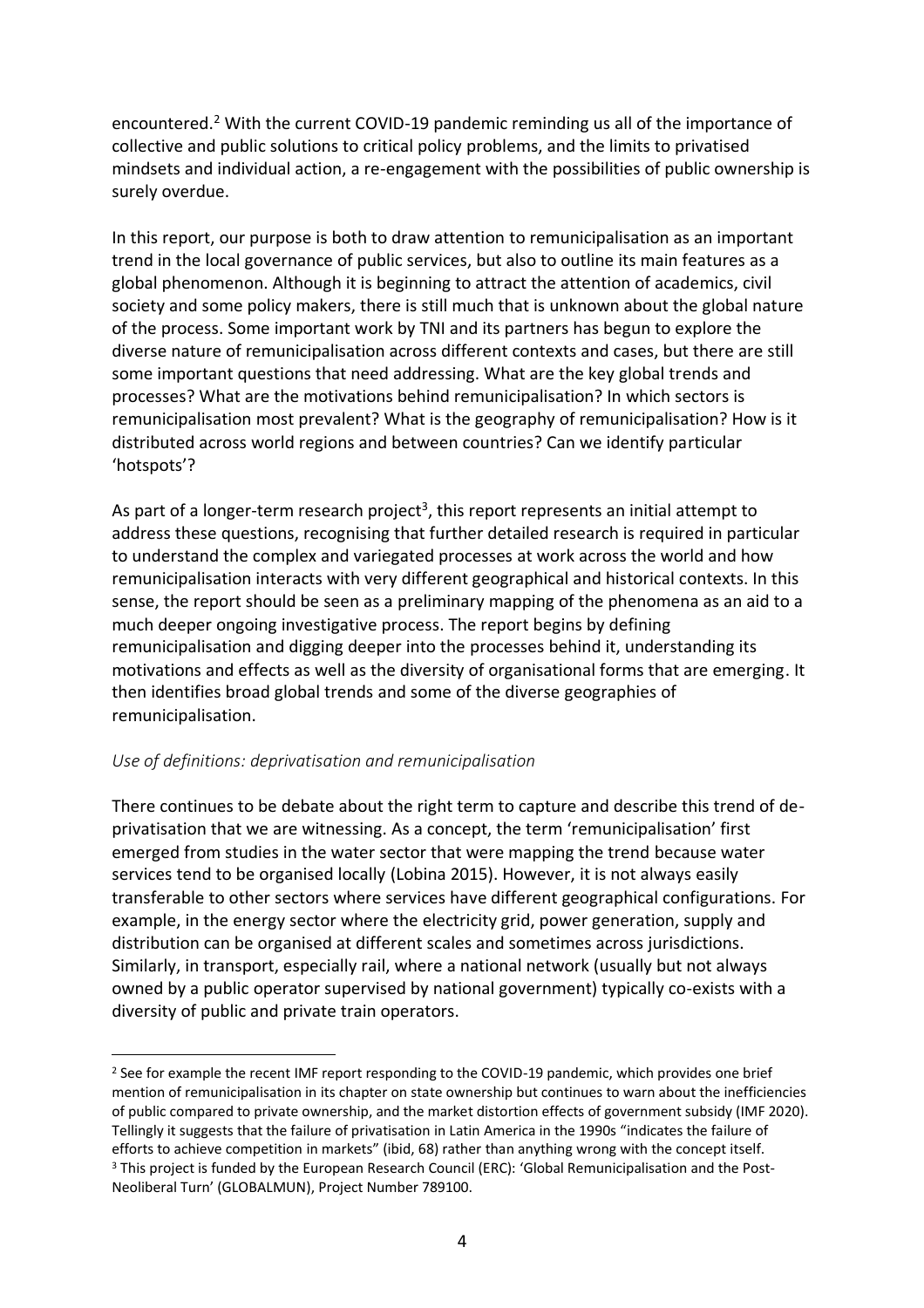Due to the apparent fuzziness of the term, 'deprivatisation' might be an alternative concept to remunicipalisation, but we feel that that fails to capture a distinctive 'localness' that is evident here in the revival of public ownership. The Oxford English Dictionary refers to a municipality as "a town, city or district with its own local government; the group of officials who govern it"; a definition that usefully captures the sense of local everyday provision of essential services and utilities. Municipalities can be large cities, but they also include small towns and rural districts. In this regard, we think remunicipalisation is the most appropriate term to describe the phenomenon that we observe here.

While there has been a trend towards the renationalisation of public services in recent years too, numerically this has been dwarfed by remunicipalisation: renationalisations make up less than one per cent of the cases reported in our database. As is already evident from the discussion above, we can also differentiate between 'pure' remunicipalisations – privatisations that have returned to public ownership and control – and municipalisations, which are new forms of public ownership created by municipal governments.

## *A brief note on methodology*

The report draws upon data from the recently established *Public Futures* database: a collaboration between TNI and the University of Glasgow to create a publicly accessible database of remunicipalisation cases, which is now available on the Public Futures website.<sup>4</sup> Cases of water remunicipalisations began to be gathered by TNI and a global network of partners from 2007 until 2015. The project then expanded to collect cases in other sectors between 2016-20. To date, a total of sixteen organisations<sup>5</sup> have collaborated to collect cases for the *Public Futures* database. The data reported here, therefore, reflects the collective knowledge of this voluntarist network, and, like all data, is socially constructed and inevitably incomplete. It is almost certainly an under-estimate of the trend away from privatisation.<sup>6</sup> Nevertheless, in the absence of any 'official' statistical attempt to collect information, it is the best source we have on remunicipalisation trends.

<sup>4</sup> The database was funded by the University of Glasgow's Knowledge Exchange scheme.

<sup>5</sup> Austrian Federal Chamber of Labour (AK), Canadian Union of Public Employees (CUPE), Danish Union of Public Employees (FOA), The Democracy Collaborative (US), European Federation of Public Service Unions (EPSU), Ingeniería Sin Fronteras Cataluña (ISF), MODATIMA (Movement of defence of water, land and the environment, Chile), Multinationals Observatory (France), Municipal Services Project (MSP), The Netherlands Trade Union Confederation (FNV), Norwegian Union for Municipal and General Employees (Fagforbundet), Public Services International (PSI), Public Services International Research Unit (PSIRU), Transnational Institute (TNI), University of Glasgow (Scotland), We Own It (UK).

<sup>&</sup>lt;sup>6</sup> See the comments for example by the leading observer of French remunicipalisation (Petitjean 2017). New cases – and perhaps more significantly clusters of cases in particular countries and regions - are coming to our attention all the time as part of our ERC research and outreach activities linked to the Public Future database. For example, see the recent addition of Australian cases to the database

<sup>(</sup>https://thebannerbright.com/2020/07/28/reversing-privatisation-is-not-just-possible-its-already-happening/).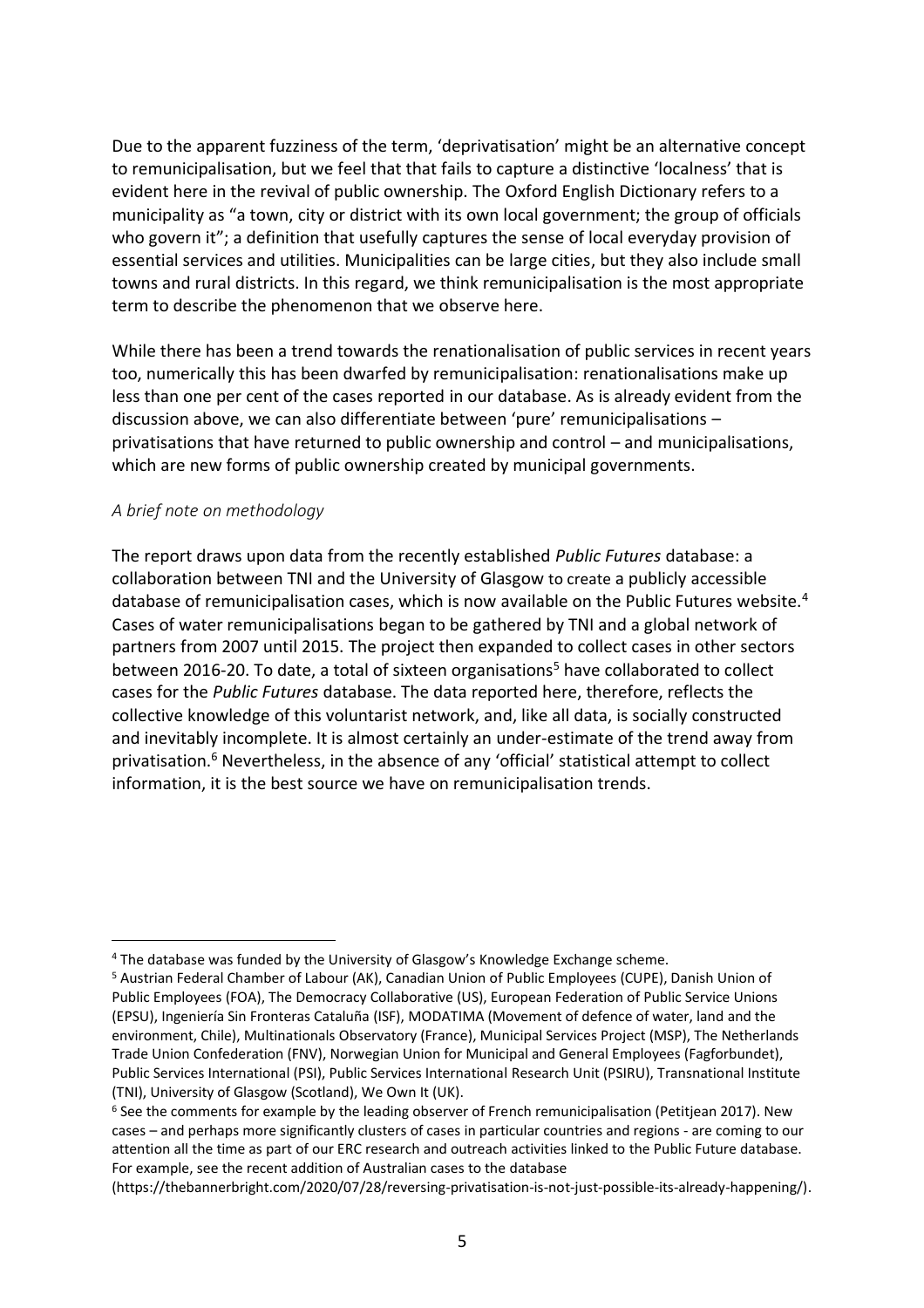# Taking stock of remunicipalisation: A global overview

In this section, we provide a broad overview of the global remunicipalisation trend, focusing upon changes over time and cases by sector. The database includes a total of 1451 cases of deprivatisation of public services, dating from 2000 and currently (as of February 2021) extending to cases expected to be implemented by 2022. These are drawn from 56 countries in the world across six continents. The current wave of remunicipalisation has been widely recognised as a distinct phenomenon, with most literature identifying its emergence in the late 1990s and continuing into the 2000s (Cumbers 2012; Kishimoto and Petitjean 2017).

Looking at the year of implementation of cases in the database over time shows that this has not been a steadily progressive process: as the chart below demonstrates, from 2007 there is a clear increase in total cases that peaks in 2016, followed by a decline to the present day, although this may be adjusted upwards as new cases come to light.



**Figure 2:** The global remunicipalisation trend by year (N=1451)

Of these cases, 67% have been remunicipalisations (the return to public ownership of a previously privatised service at either the municipal, regional or national level) and 33% municipalisations, or the provision of new services at the municipal level.

An interesting trend across Europe is the kind of ownership structures that are developed and adapted. As shown in Figure 3 below, while a majority of cases (59%) are remunicipalisations at the municipal level, that is, at city or local authority level, almost a third of deprivatisation cases (31%) happen at intermunicipal level. Intermunicipal ownership describes cases where two or more local authorities cooperate in either setting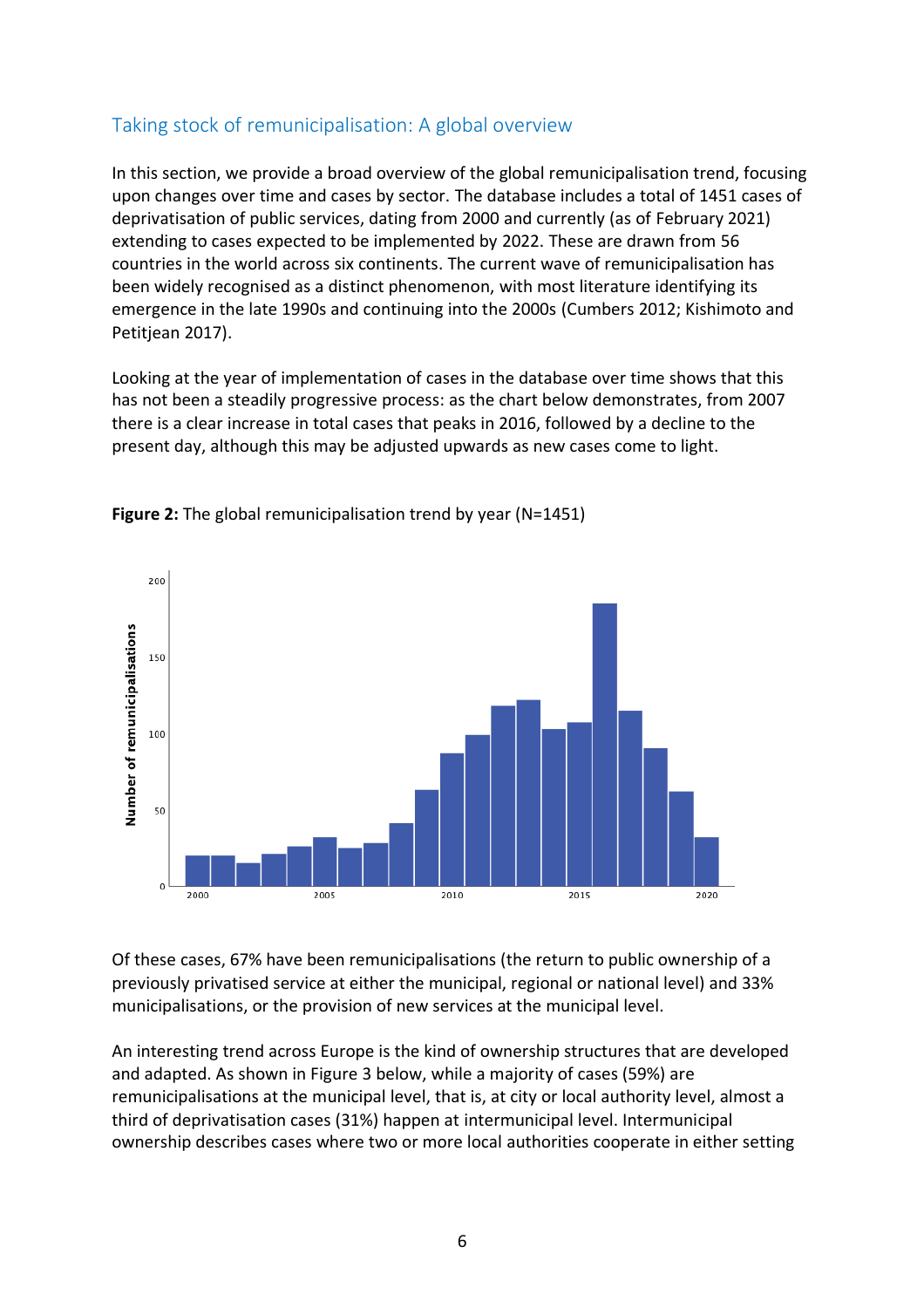up ('municipalising') or taking back control over ('remunicipalising') and subsequently jointly managing a public service or infrastructure.



**Figure 3:** Level of new service provision in Europe (N=946)

In terms of the type of ownership, 49% of all cases are government-owned, 28% owned by a public company (in which the municipality owns the majority of shares), and 5.5% are coowned. Thus, the state remains vital to processes of remunicipalisation; despite important inroads into co-operative ownership by communities, these constitute only a handful of cases (4%).

#### *Sectoral analysis*

The sectors in which cases of remunicipalisation have been observed and categorised in the database are water; energy; telecoms; healthcare and social services; local government; education; transport; and waste. Particular sectors dominate the recent wave of remunicipalisations. Figure 4, below, shows that almost half of all cases have been in two sectors: energy (27%) and water (22%). Local government (16%), telecoms (13%) and health (10%) make up the lion's share of the remainder of cases. The diversity of remunicipalisation is also worthy of note at this point. While it is most prevalent in some of the traditional public utility sectors such as water and energy, there are striking trends in some newer sectors, notably in telecommunications, where the US has witnessed a growth in new local municipal public and community owned broadband networks in recent years, reflecting the failure of the private corporate sector to provide basic fast internet connections in many parts of the country (Hanna and Mitchell 2020). There are also a growing number of cases in the health sector across a range of diverse countries, reflecting either the failure of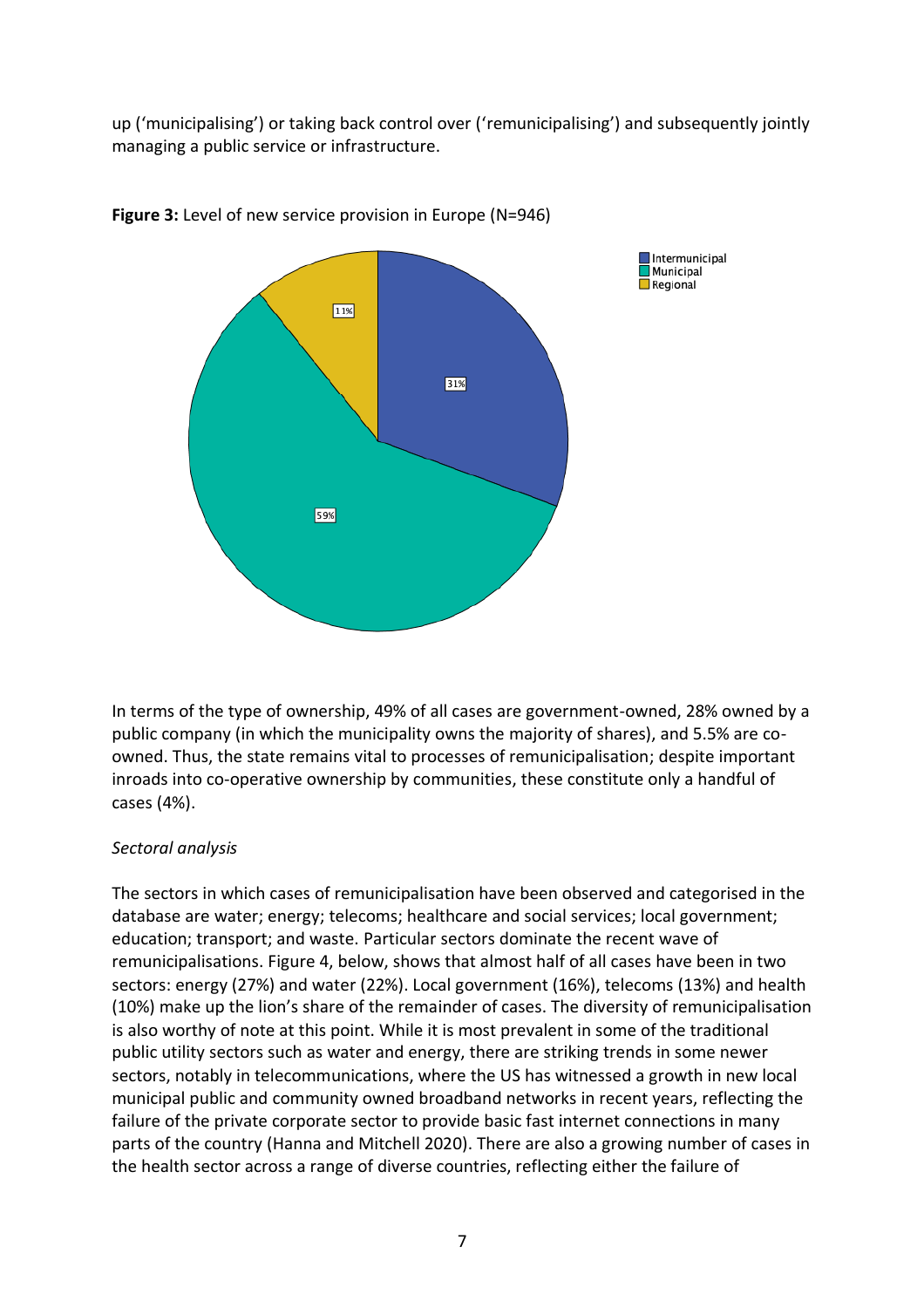outsourcing of crucial services, or the growth of new forms of public provision where the failures of excessive marketisation and commercialisation of essential health care were increasingly apparent (e.g. the case of Chile with the recent growth of municipally owned pharmacies – see discussion in the South America section).



**Figure 4:** Total remunicipalisations by sector (N=1451)

Our analysis shows that the acceleration in cases of remunicipalisations in the period from 2000-2016 was seen across all sectors, with the exception of waste which peaks slightly later. The biggest increases can be seen in the energy, water, health and social services and local government sectors. However, these spikes do not represent a broader geographical shift towards remunicipalisation in these sectors; rather, they reflect significant upticks in specific countries.

There are two examples of country trends driving the overall picture in particular sectors. As noted above, energy accounts for a quarter of all cases, however 78% of these are in Germany. The majority of these were implemented in the five-year period between 2011- 2016. Similarly, 75% of telecoms cases are found in the USA. This indicates that developments in particular countries can drive trends in particular sectors, although taken in aggregate, the geographical range and sectoral diversity do imply a broader global 'return to public' trend.

A high level of cases does not necessarily correspond with these occurring in a diversity of sectors. Of the countries just mentioned, these have a clear strength in a particular sector: 72% of all remunicipalisation cases in Germany are in the energy sector and 62% of cases in the USA are telecoms. Other examples of dominant countries with specialist sectors include France, where 70% of cases are in the water sector. On the other hand, Spain and the UK demonstrate a smaller but broader spread of cases across sectors.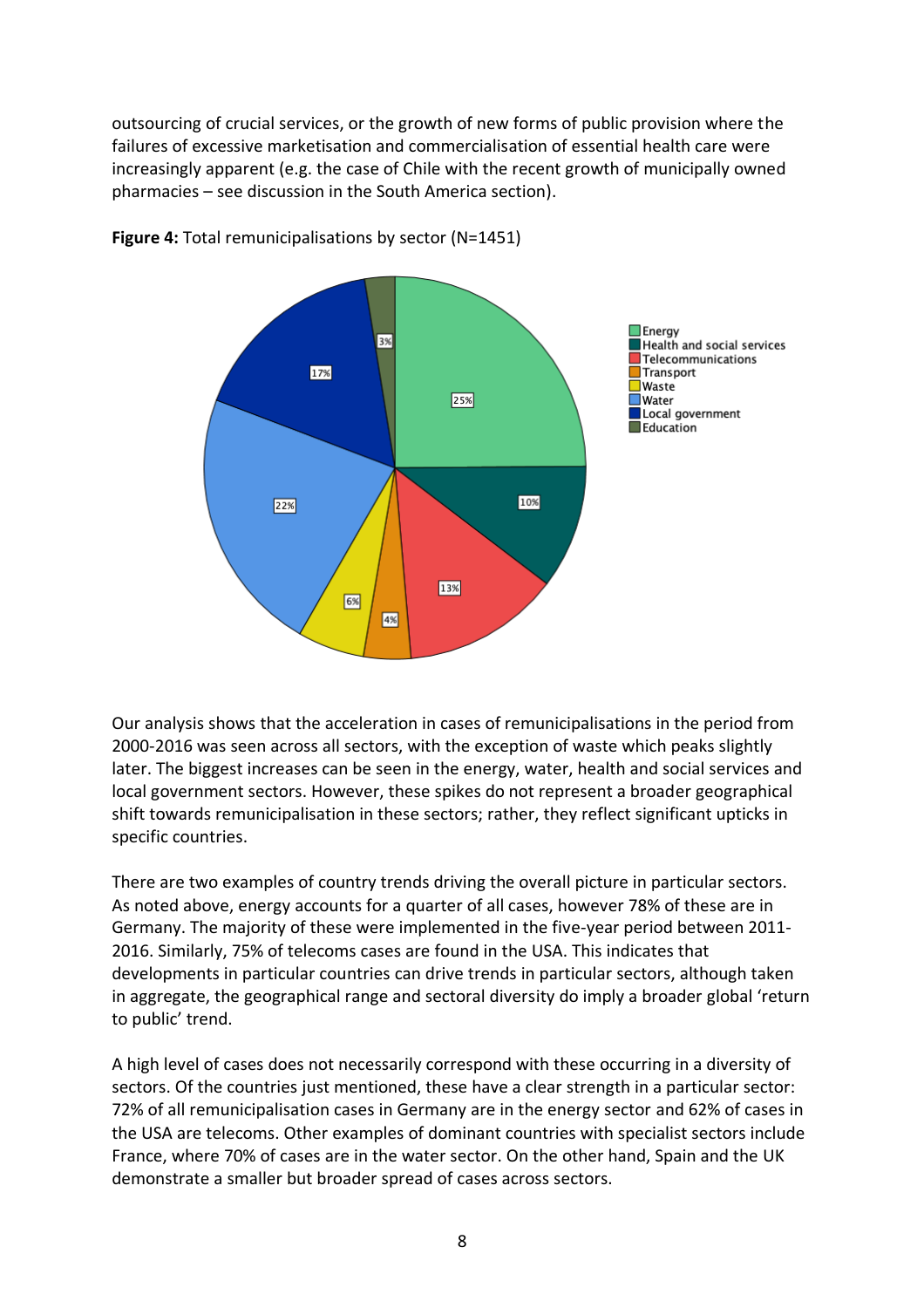In summary, this overview of trends suggests two dominant themes. The first is a broad global pushback across all continents and a range of sectors against privatisation and marketisation of essential and critical public services. The second is the clustering in a few countries of rapidly municipalising public services in specific sectors, in which there has been a long history of privatisation in those sectors and/or new policies creating a decisive shift towards public ownership or otherwise created an opportunity for that. A final point to make here is that remunicipalisation trends are driven by the possibilities and limitations of political and legal frameworks in different countries, which can either enable or constrain the process.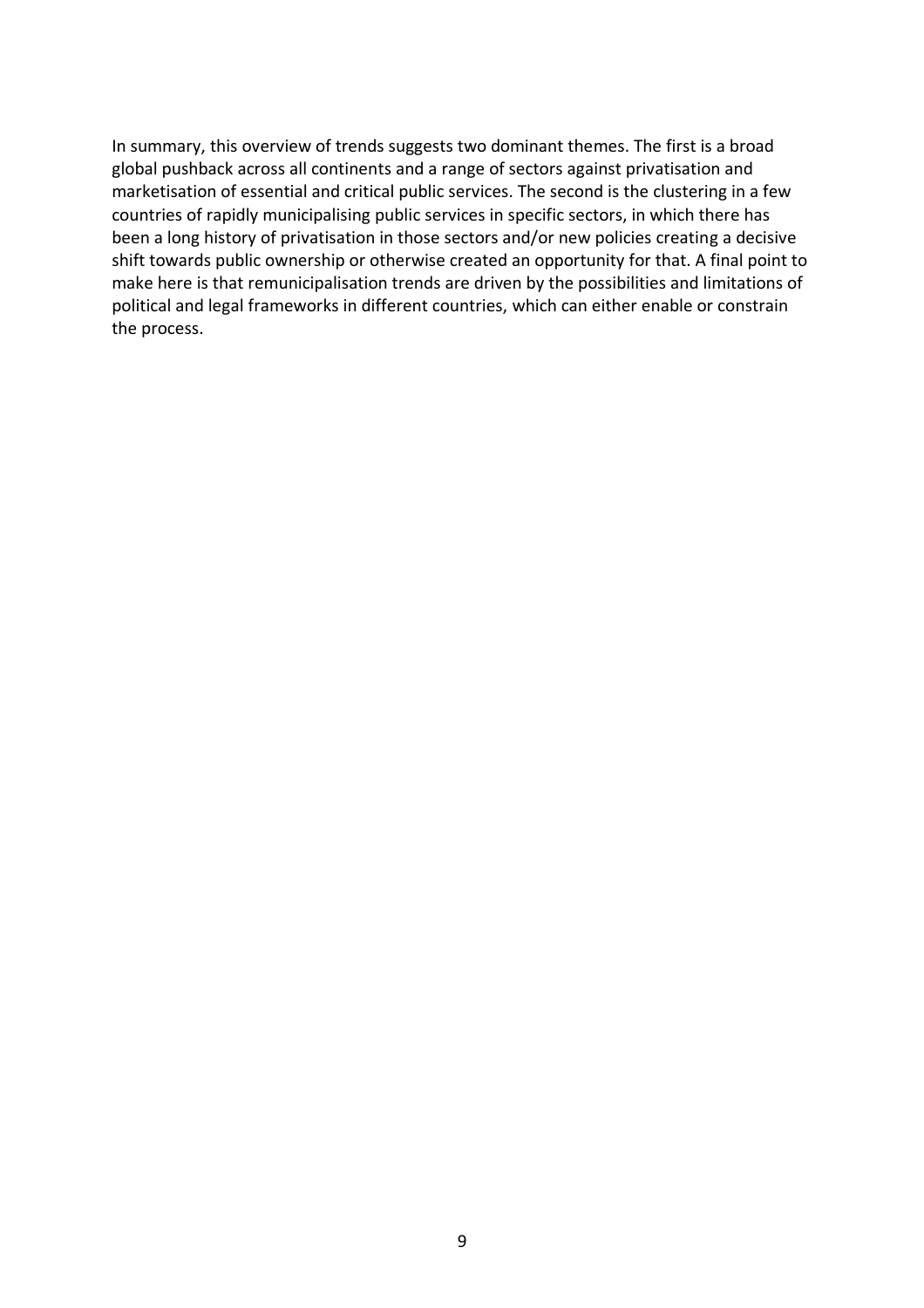# The diverse geographies of remunicipalisation

In quantitative terms, Europe is the dominant continent for remunicipalisation – with 65% of cases, as shown in Figure 5, below. One obvious explanation for this is that Europe was at the epicentre of privatisation during the 1990s. Western Europe alone accounted for fifty percent of all privatisation proceeds of OECD countries, which in turn was two thirds of the global total (OECD 2000). Unsurprisingly, as the limits of privatisation have been revealed, the continent has been, to date, the greatest geographical cluster of 'push-back'. While the remunicipalisation trend is undoubtedly strong in Europe, it should also be noted that this representation is skewed by the availability of data and access to information by the researchers constructing the *Public Futures* dataset, as noted in the methodology section.



**Figure 5**: Remunicipalisation by continent (N=1451)

Indeed, picking up on this point, remunicipalisation as an emergent trend, rather than isolated cases, first became evident in the water sector, partly in France but also in parts of the global south as a reaction against World Bank and IMF driven privatisations (Lobina 2017). There have been far fewer cases of municipalisation and remunicipalisation in the southern hemisphere because there has so far been less privatisation [of main public utilities] than in the West. As stated previously, cases of remunicipalisation are contingent upon an initial process of privatisation: the extent and forms of privatisation are a primary shaper of remunicipalisation patterns. Patterns of privatisation in the Global South have been shaped to a significant extent by institutions based in the West and linked to postcolonialism, authoritarianism and development policies (Bayliss and Adam 2012; Spronk 2012), as well as the reluctance of corporations to invest in poorer countries in which they are not guaranteed a satisfactory financial return. However, we also believe that the data from the Global South could be significantly improved.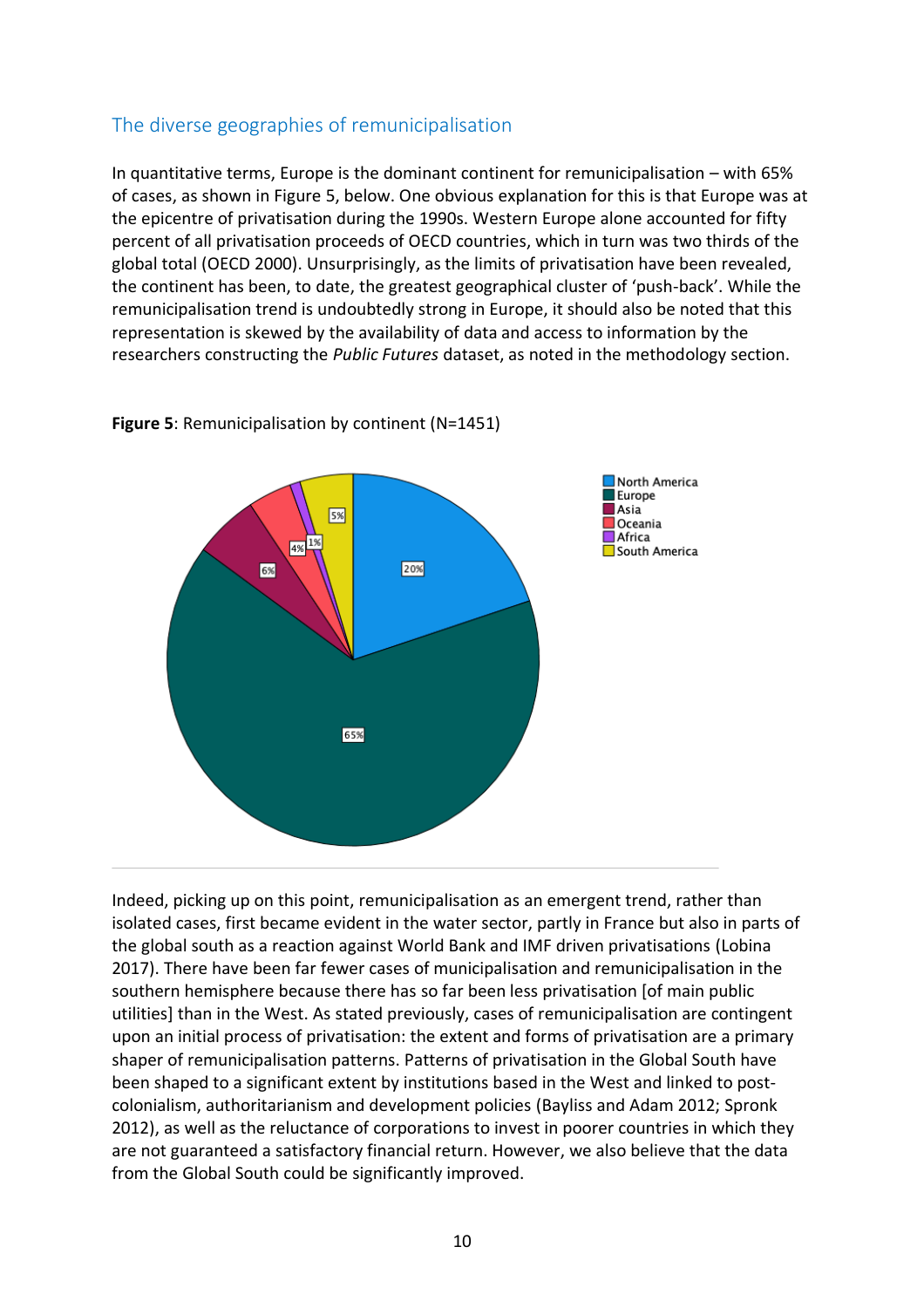## **Europe**

Europe has seen the highest share of remunicipalisations globally, with a rapid growth of cases since 2009 in particular. At the time of writing, 946 cases of deprivatisation were recorded in the *Public Futures* database across Europe, which represents 65% of cases globally. France and Germany have undoubtedly played a major role in the early stages of the remunicipalisation phenomenon, not just in Europe but across the world. First emerging in the late 1990s, the trend towards remunicipalisation continued strongly over the past decade in particular, with 70% of cases in France (N=158) implemented between 2010-2016, and 90% of cases in Germany (N=392) implemented between 2009-2017.

Although 58% of cases in Europe are located in France and Germany, the *Public Futures*  database shows a growing number of other European countries experiencing remunicipalisation. In Northern Europe, particularly the UK (109 cases), Norway (42 cases) and Denmark (35 cases) show interesting developments. In Southern Europe, Spain (125 cases) currently makes up the bulk of cases.

Furthermore, European remunicipalisations have also diversified along sectoral lines. As shown in Figure 6 below, while the water and energy sectors still make up a combined 55% of total remunicipalisations in Europe, local government (21%), waste (8%), health and social services (7%), transport (5%), telecoms (5%) and the education sector (1%) have all seen consistent growth. As Hall *et al* (2013) predicted, the experience of remunicipalisation in Europe's dual epicentre, i.e. France's water sector and Germany's energy sector, seems to now have fostered diffusion of the phenomenon, firstly, *within* both countries, secondly, to *other* European countries, and thirdly, in an increasingly diverse array of *sectors*.



**Figure 6**: Remunicipalisation cases in Europe by sector (N=946).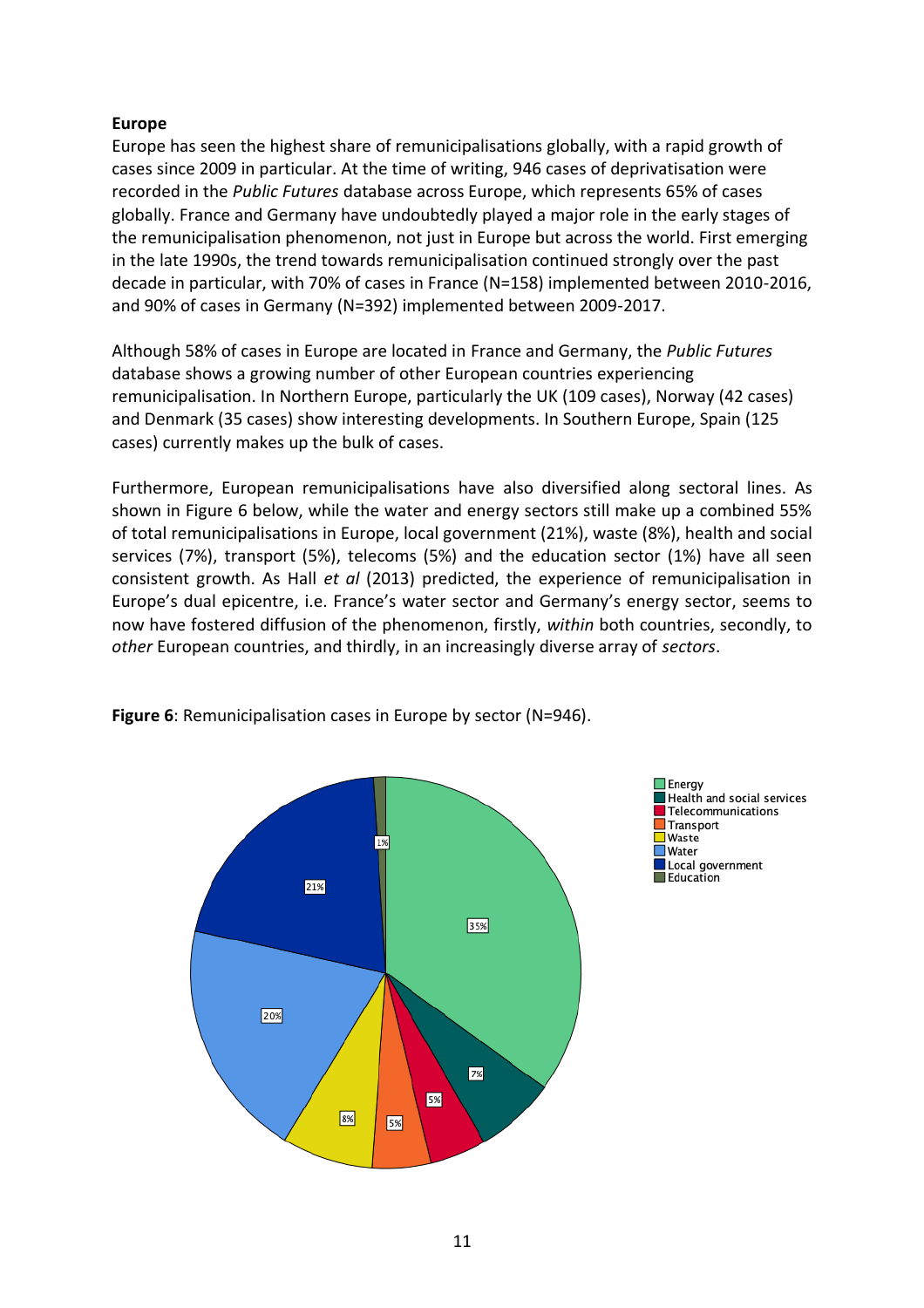Changing trends of remunicipalisation indicate interesting developments. In Germany, the *Public Futures* database has recorded only 22 new and ongoing cases since 2018, which may be interpreted as evidence of a potential conclusion to the remunicipalisation curve in Germany (as an overwhelming 86% of German remunicipalisation cases to date were recorded between 2009 and 2017).

On the other hand, Spain is emerging as a new and distinct epicentre in Europe, as remunicipalisations are not just rising, but have been accelerating in the last few years: 2001-2013 saw a steady increase up to 20 cases, followed by steep rise to 125 over the following seven years to 2020. Spain is also distinguished by the fact that almost all of these cases have taken place at the municipal level – 109 of the total, with the remainder either intermunicipal (9) or at state/provincial/regional level (7), which is partly explained by Spain being a highly decentralised country.



**Figure 7:** Cases of remunicipalisation in Spain by sector (N=125)

As the chart above indicates, most remunicipalisations in Spain have been in the sectors of water (30%) and local government (35%), with notable inroads in energy (14%) and health (10%). While the water sector showed an increase in remunicipalisations from 2014 onwards, local government, energy and health accelerated between 2016-18. The emergence of Spain as a new epicentre of remunicipalisation is not limited to this quantitative increase in cases. It has become one focus of scholarship on "new municipalism", which emphasises the municipal as a "strategic front" for social and political transformation which often includes strategic collaboration between activists and left political parties and movements (Russell 2019).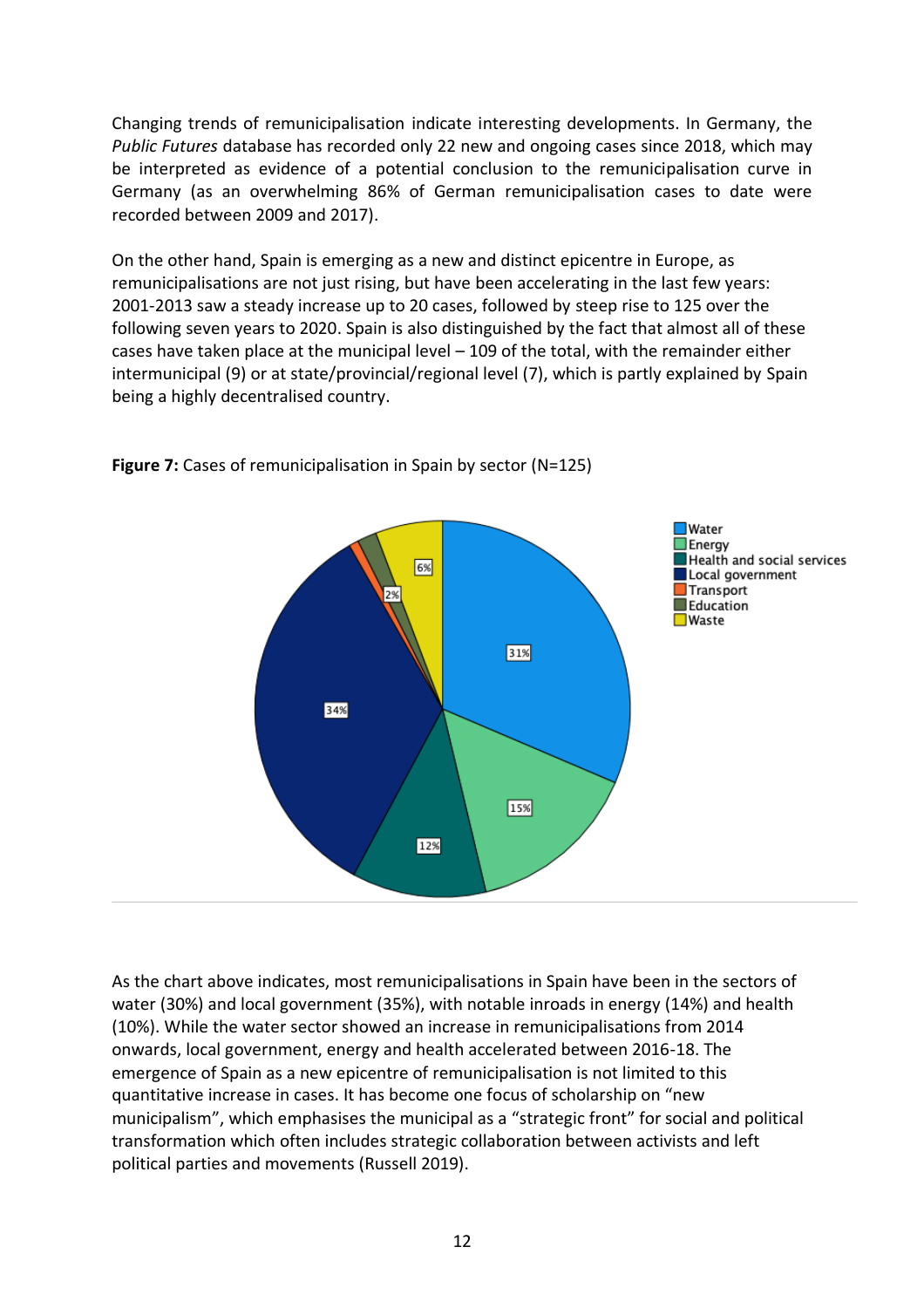#### **North America**

There are 289 remunicipalisations cases recorded in the *Public Futures* database across North America, which includes the United States, Canada and Central America for the purpose of this paper. The United States makes up the lion's share of these in North America with a particularly high share of cases in the telecommunication sector, reflecting some of the problems the country has faced from a privatized and decentralized network. Canada has 18% of cases in North America, with a smattering of cases in Honduras and Mexico.

With 232 remunicipalisations, the United States is home to 80% of North American cases and these have been implemented steadily from 2000 in 42 US states. The majority of these cases are ownership changes at the municipal level (as opposed to intermunicipal or state/provincial ownership levels), a trend which is representative of North America overall. In terms of sectors, the US presents a fairly unique case study as the telecommunications sector makes up the by far highest share of recorded cases with 62% of its total cases, with the next biggest sectors for remunicipalisation are water (31%) and energy (5%). This means that 75% of all telecommunications remunicipalisations verified around the world are located in the US, as shown in Figure 8 below.



**Figure 8:** Telecommunications cases by country (N=193)

What's more, an overwhelming majority of telecommunication cases (80%) are municipalisations, i.e. instances where local communities have created new municipal services or infrastructures rather than taken back previously privatised ones. Combined, this data supports Hanna and Mitchell's (2020) recent observation that telecommunication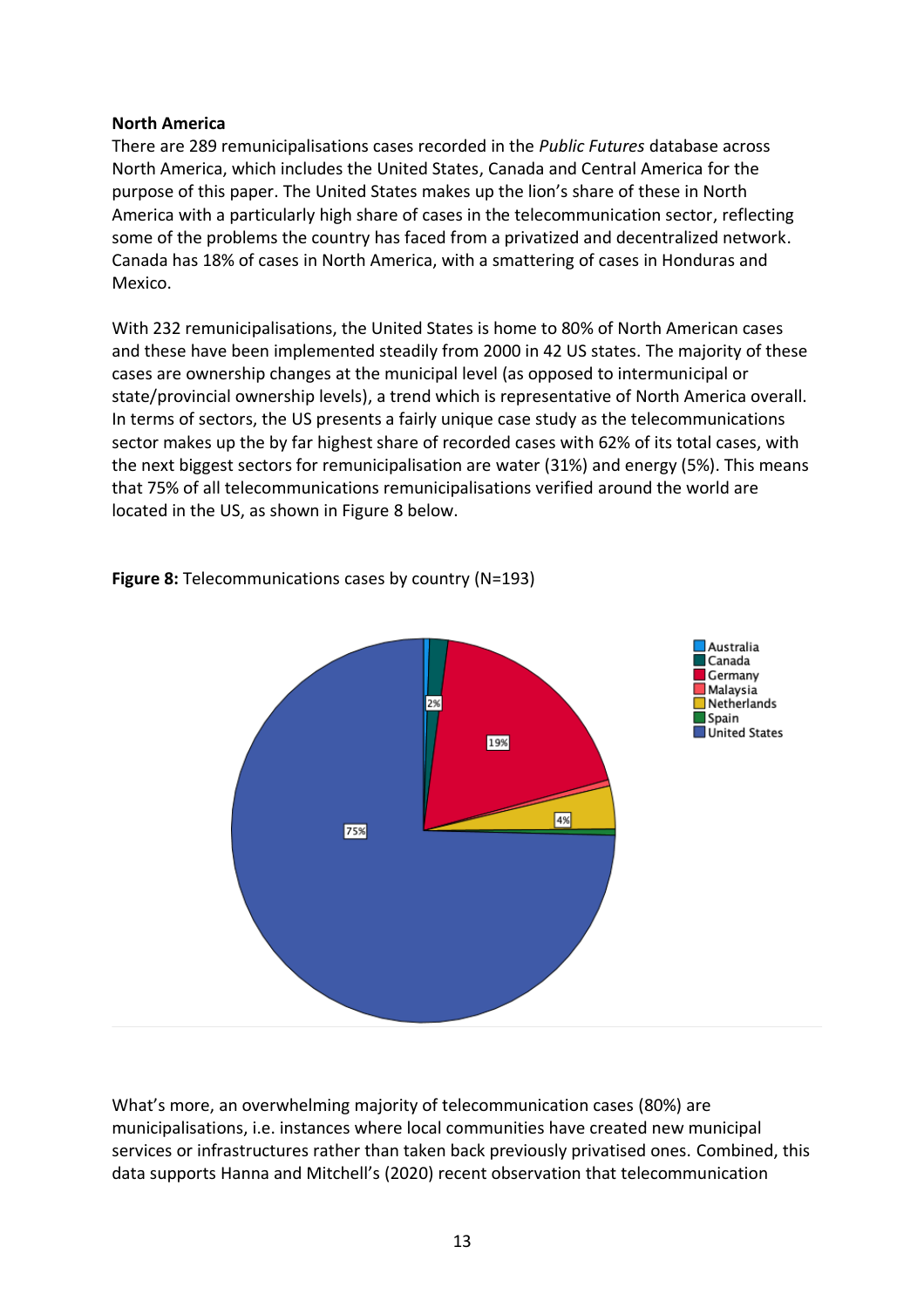municipalisations are increasingly taking place in the face of slow or unaffordable service provision from the concentrated and corporate-dominated telecommunications sector in the US, particularly in more rural areas and smaller towns, as well as in lower income communities.

#### **South America**

There are 69 cases of remunicipalisation in nine countries in South America in the database. The two countries with the highest number of cases are Chile and Argentina, each telling a different story about remunicipalisations on the continent. The nine cases in Argentina represent a broader post-Washington Consensus shift away from privatisation of water services, especially, in the 1980-90s. These are primarily at the regional/provincial level and are joined by cases in Bolivia, Brazil, Ecuador, Peru, Uruguay and Venezuela – totalling 20 cases in the water sector.

However, since 2015 the greatest number of cases are in the health and social care sector in Chile, the country on the continent most closely resembling a neoliberal "success story", largely due to the reforms being embedded in the constitution and practices of government since its return to democracy. There are 40 verified cases of *farmacias populares* or community pharmacies, which have been established at the municipal level by community councils (Panez Pinto 2020). That new alternatives have developed at the local level is perhaps not surprising given the country's continuing commitment at state level to privatisation. Healthcare in particular has been a critical site of the extreme inequalities that are deeply embedded in Chilean society. However, even this hegemony may be challenged in coming months and years as a new constitution is drafted following the referendum of 2020.



#### **Figure 9:** Cases in South America over time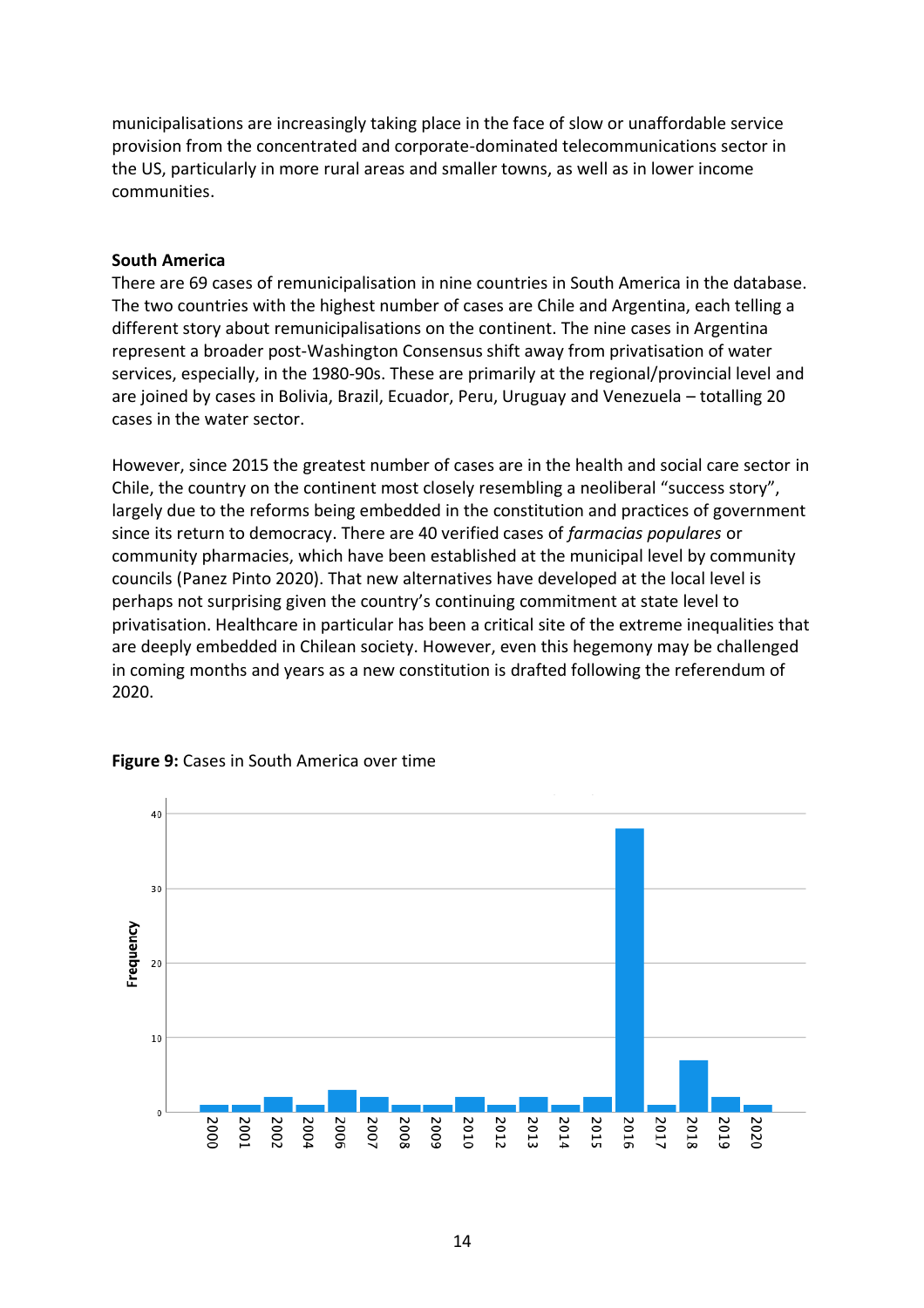**Asia**

The database has 81 verified cases in Asia, with the water and education sectors being particularly prominent, as indicated in Figure 10, below. Of these, countries in South East Asia are particularly strongly represented, namely Malaysia (16 cases) and the Philippines (22 cases), along with Japan in East Asia (18 cases) and India in South Asia (8 cases).



**Figure 10:** Remunicipalisation cases in Asia by sector (N=81)

In East Asia, cases in Japan have been steadily increasing since 2009, with most (12) found in the education sector. These have been implemented across municipal, regional and intermunicipal levels. On the other hand, the cases in energy (4) and health and social care (2) are found only at the municipal level.

Turning to the South East Asian cases in more depth, it is notable that the two countries with the most cases show distinctly different approaches in this regard, with the Philippines having almost all municipal cases, and Malaysia having state, provincial or regional level cases but none at the municipal level. The Philippines was subject to early interventions by the World Bank from the 1980s, which entailed extensive deregulation and privatisation of state-run services. The most radical change to local government in the Philippines since then has been the 1991 Local Government Code, which both set out a three-tier system of local government and saw responsibility for a range of public services devolved to the local level. On the other hand, Malaysia has had limited experimentation with decentralisation, with restructuring in the 1970s designed to increase decentralisation resulting in the autonomy of local government being increasingly eroded by federal and state-level control – or recentralisation (Nooi 2011). Thus, the cases in the country have all been implemented at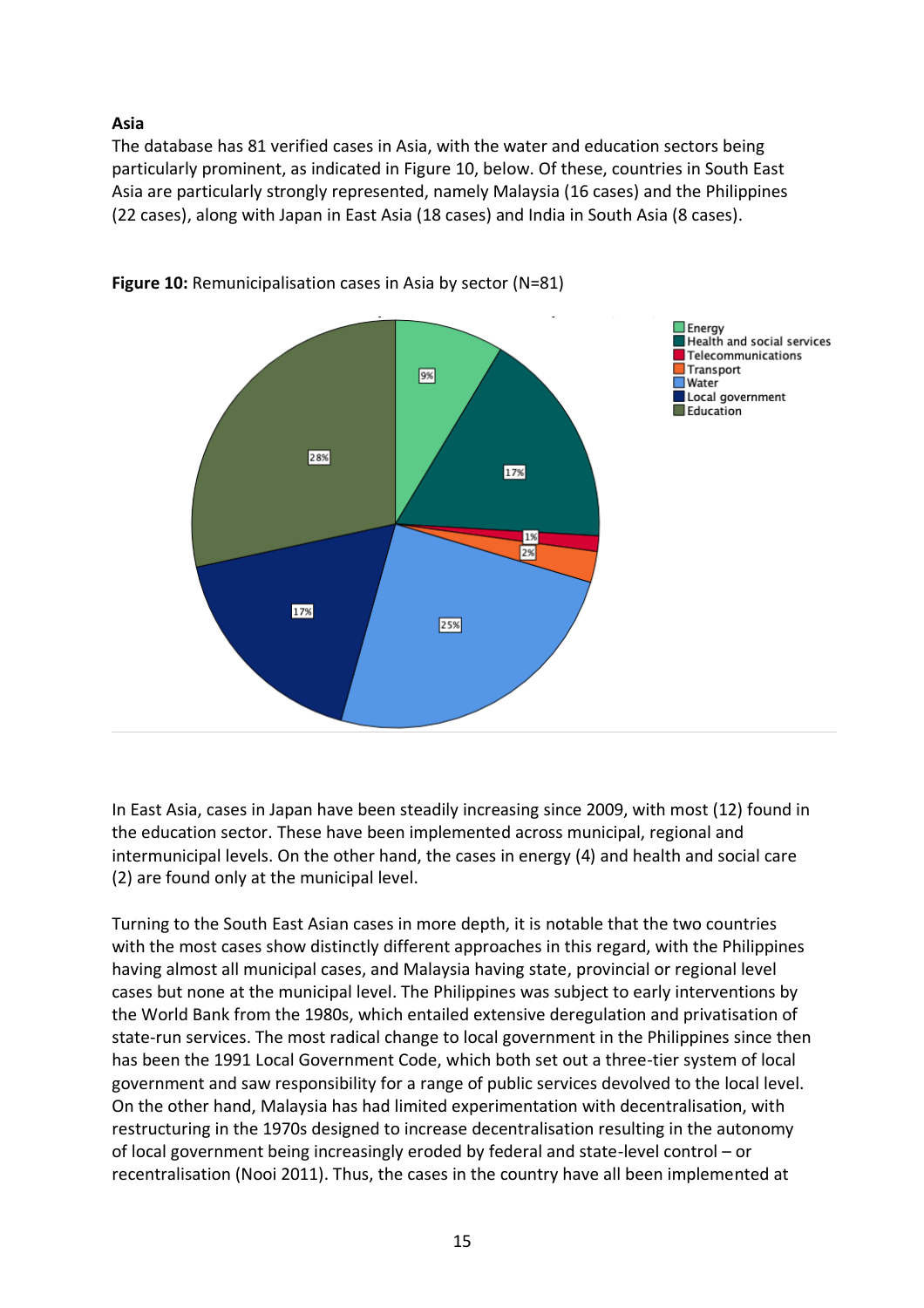the state level. Selangor in particular has been noted for its victory in a long-running dispute over water privatisation (Manahan and Stegemann 2020).

## **Africa**

Africa has only 13 remunicipalisation cases across seven countries, which represents 1% of all cases in the database. With such a small number of cases in a large region, it is impossible to generalise from the information in the database – except to say, of course, that the region has seen very few cases of remunicipalisations in the last twenty years. Almost all of the cases were implemented between 2000-2011 and nine of these cases are in the water sector in sub-Saharan Africa, while Egypt has four cases of waste service remunicipalisation (see Weghmann 2020).

While neoliberal reforms are considered to have more greatly affected sub-Saharan Africa than North Africa (Bayliss and Adam 2012), it is not clear that the ongoing dynamics of privatisation and public ownership in the region can be captured by the 20-year window of the dataset as it stands. Where privatisation was a relatively quick process in Western countries and Latin America, it has been a slower burn in Africa, where some states have taken part in longer-term pre-privatisation initiatives to prepare sectors for sell-off. On the whole, the lack of data clarifies the need for a better understanding and data capture of the state of privatisation and municipalisation dynamics and movements across the continent.

#### **Oceania**

The 53 cases in Oceania are almost all constituted by a growth in cases in Australia, representing a steady increase until 2016 then acceleration in the last two years – with 18 cases in 2019 and 2020. As the chart on the following page indicates, the spread across sectors is diverse. Most cases are found in health and social services (27%) and local government (25%), but the sectors of energy, water and transport have also been steadily increasing. Most of these new services have been implemented at the regional level (64%), with 20% at the municipal level and 11% at the national level (there is only one case of intermunicipal new service provision).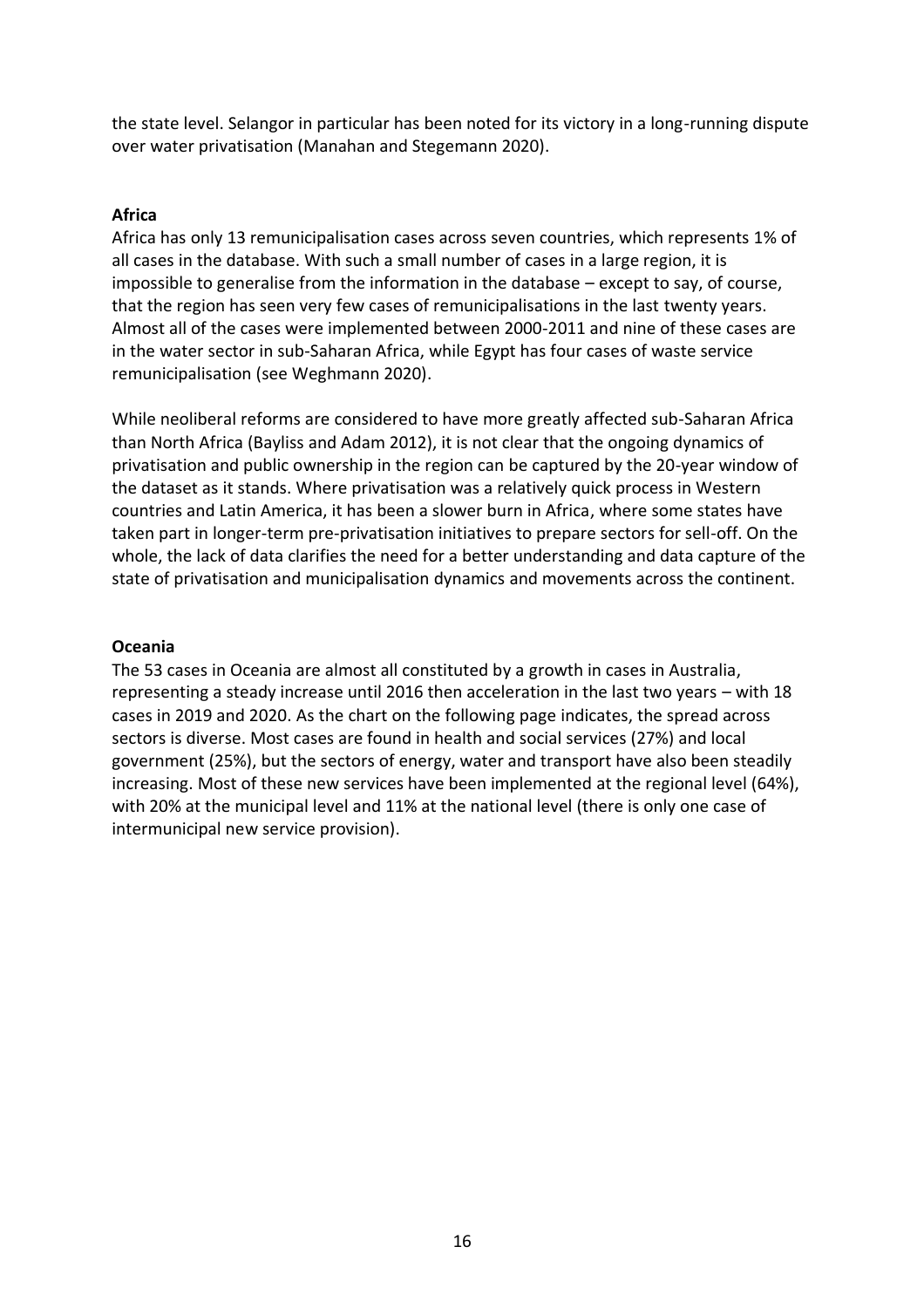

**Figure 11:** Remunicipalisation cases in Oceania by sector (N=55)

# Motivations behind and outcomes of remunicipalisation

Overwhelmingly, in those cases where we have been able to identify motivations behind remunicipalisation, the failings of privatisation are to the fore. A decrease or absence of improvements in the quality of service provision is the leading motivation for deprivatisation (31%), followed by the desire for greater cost reductions (24%). Additional motivations included the desire for greater democratic/public control of the service (12%) and to meet policy objectives (11%). These figures are based on 957 responses and exclude those in the "not applicable" category. It is important to note that the quality of service and cost reduction are always two of the central tenets behind the (continuing) support for privatisation from influential supranational governance and policy bodies such as the IMF, European Commission and OECD.

Our database also provides some indicators of the benefits of remunicipalisation. It is important to be clear here though that the data does not provide a scientific balanced assessment of both the positive and negative aspects of remunicipalisation but rather a selfreported assessment of its benefits. The most striking finding, which we have grouped under the category of 'community wealth building', refers broadly to the local social and economic benefits of remunicipalisation. These include creating local employment, improving productivity, skills and training and enhancing local management capabilities. Of 2006 reported assessments, 16% identified this benefit. Other key benefits included public investment (14%) and achieving policy goals (14%).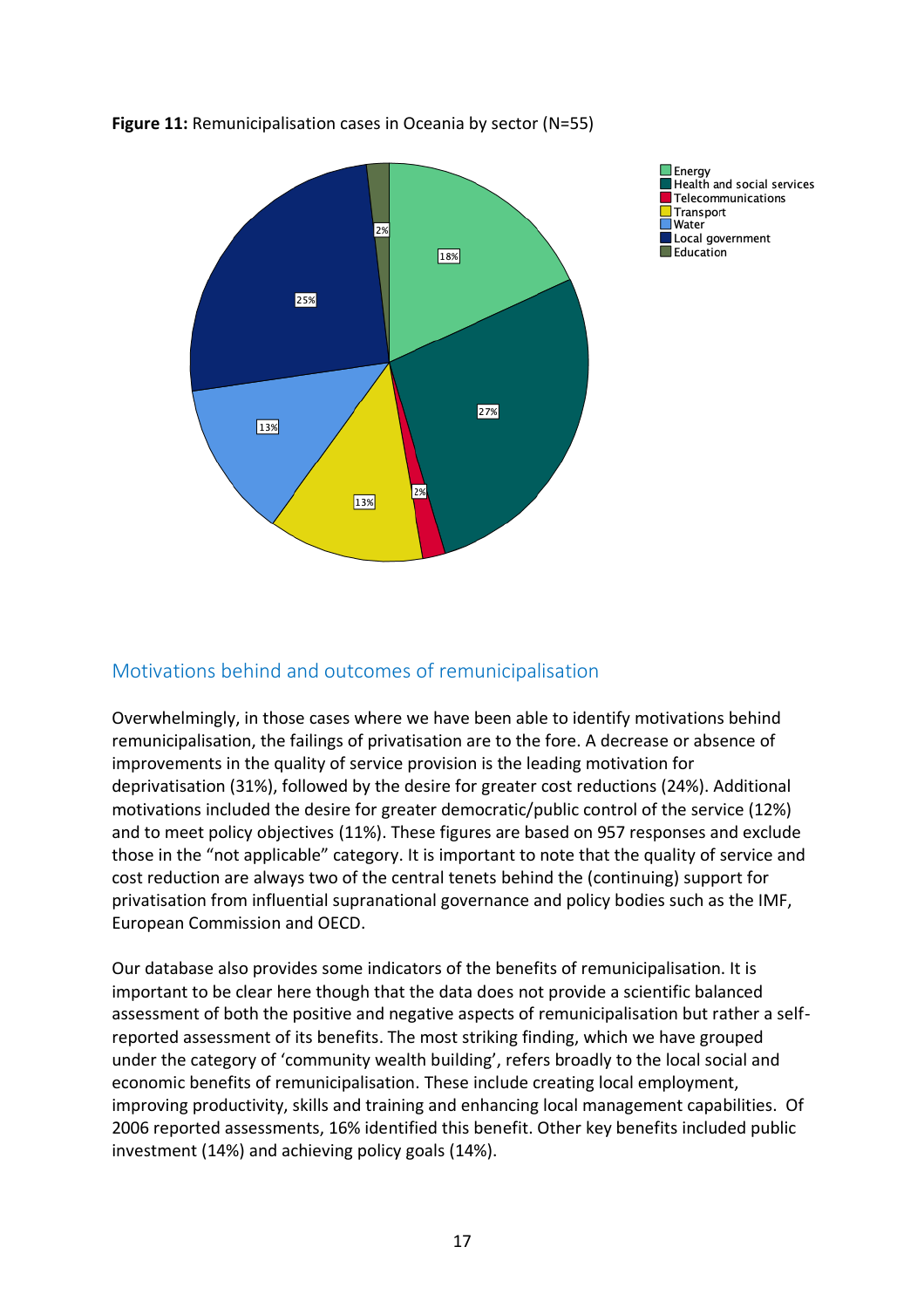# Conclusion

This report has set out initial findings from the *Public Futures* database, as of February 2021. This database is the first attempt to try to capture the global remunicipalisation process and has been constructed by a network of activists and pro-public campaigners. While it is a considerable achievement, we also need to be open and transparent about its limitations and we recognise a need to continue to verify our data and sources. It is likely too that the database under-reports examples of remunicipalisation, so we encourage greater interaction with the database by users who can report new cases.

Although it is important to acknowledge the dataset's limitations and the importance of ongoing research, it is clear that, at the very least, the remunicipalisation trend suggests much greater demand to bring more sectors into public ownership. In particular, there is a growing realisation – which the recent pandemic has reinforced – of the need to shift away from a profit-driven model of service delivery – towards integrated public service provision based around alternative values of care and social need. Behind the trend, there is a clear desire for more collective, democratic and publicly owned services and utilities over which citizens have greater accountability and control.

There is a particular need to challenge official policy advice from the OECD, EU and IMF which continues to advocate private and market-based solutions to essential services and shows little awareness of privatisation's failings, the remunicipalisation trend or the appetite and requirement for more public ownership. In this context, our aim in this report has been to contribute new evidence to critical policy debates about the alternative forms of public ownership that can deliver more effective and equitable local public services.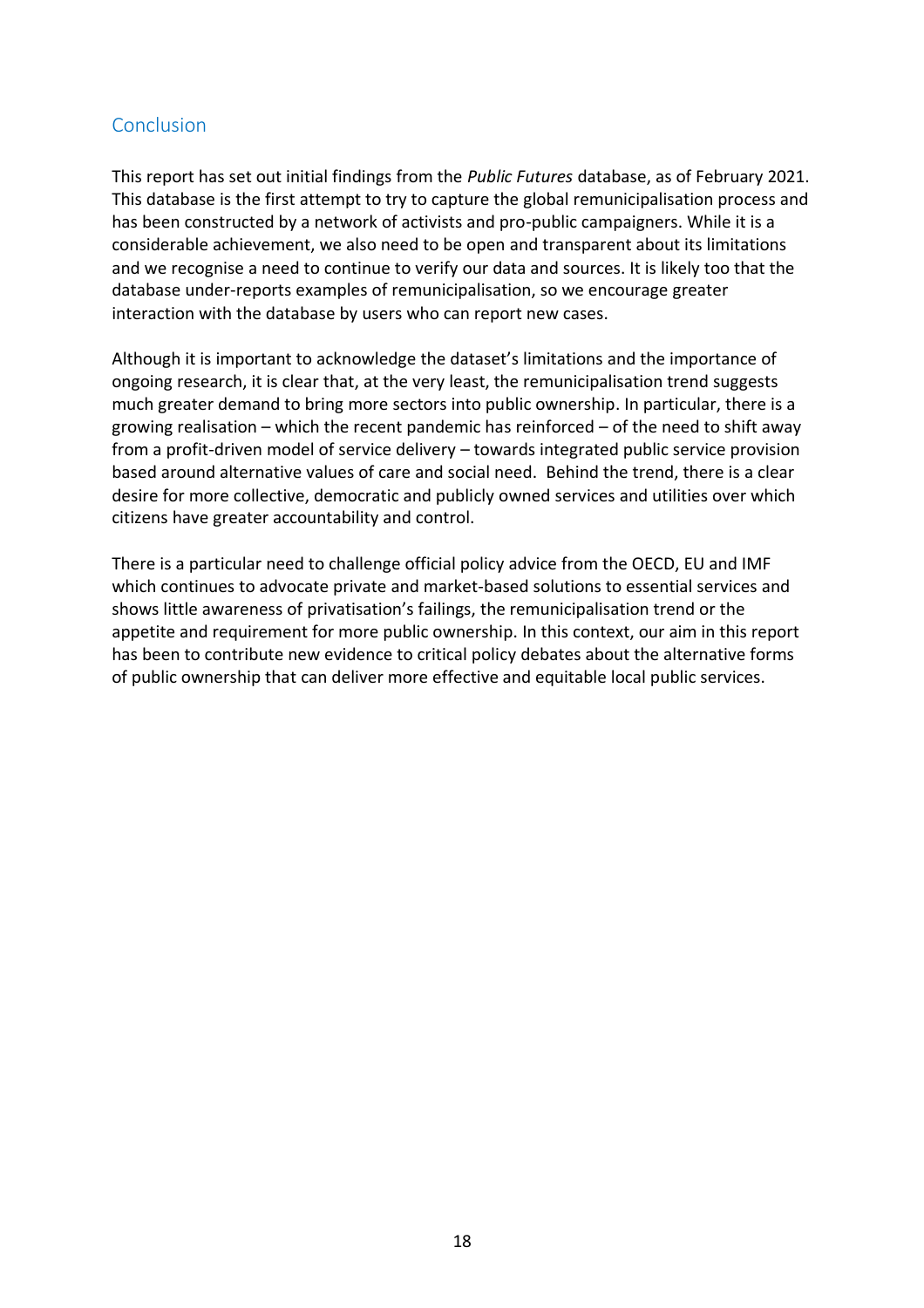# References

Bayliss, K. and Adam, A. (2012) 'Where Have All the Alternatives Gone? The Shrinking of African Water Policy Options'. In McDonald, D.A. and Ruiters, G. (eds). *Alternatives to Privatization*. New York: Routledge, pp. 319-352.

Cumbers, A. (2012) *Reclaiming Public Ownership: Making Space for Economic Democracy.* London: Zed.

Hanna, T. and Mitchell, C. (2020) 'United States: Communities Providing Affordable, Fast Broadband Internet'. In Kishimoto, S., Steinfort, L. and Petitjean, O. (eds). *The Future is Public: Towards the Democratic Ownership of Public Services.* Amsterdam: Transnational Institute, pp. 138-151.

IMF (2020) Fiscal Monitor: Policies to Support People during the COVID-19 Pandemic. Washington DC: International Monetary Fund.

Kishimoto, S. and Petitjean, O. (2017) *Reclaiming Public Services: How Cities and Citizens are Turning Back Privatisation*. Paris and Amsterdam: Transnational Institute.

Lobina, E. (2015) 'Introduction: Calling for Progressive Water Policies'. In: Kishimoto, S., Lobina, E., and Petitjean, O. (eds). *Our Public Water Future: The Global Experience with Remunicipalisation*. Amsterdam and London: Transnational Institute, Public Services International Research Unit.

Lobina, E. (2017) 'Water Remunicipalization: Between Pendulum Swings and Paradigm Advocacy'. In: Bell, S., Allen, A., Hofmann, P. and Teh, T. (eds). *Urban Water Trajectories*. London: Springer International Publishing, pp. 149–161.

Manahan, M.A. and Stegemann, L. (2020) 'Putting the "Public" in Public Services: (Re)municipalisation Cases in Malaysia and the Philippines'. In: Kishimoto, S., Steinfort, L. and Petitjean, O. (eds). *The Future is Public: Towards the Democratic Ownership of Public Services.* Amsterdam: Transnational Institute, pp. 112-126.

Nooi, P.S. (2011) 'Decentralization and Local Governance in Malaysia'. In: Berman, E.M. (ed). *Public Administration in Southeast Asia: Thailand, Philippines, Malaysia, Hong Kong and Macao*. New York: Routledge, pp.155-170.

OECD (2000) *Recent Privatisation Trends*. Paris: OECD.

Panez Pinto, A. (2020) 'Rebuilding Public Ownership in Chile: Social Practices of the Recoleta Commune and Challenges to Overcoming Neoliberalism'. In: Kishimoto, S., Steinfort, L. and Petitjean, O. (eds). *The Future is Public: Towards the Democratic Ownership of Public Services.* Amsterdam: Transnational Institute, pp. 127-137.

Petitjean, O. (2017) 'Remunicipalisation in France: From Addressing Corporate Abuse to Reinventing Democratic, Sustainable Local Public Services'. In: Kishimoto, S. and Petitijean,